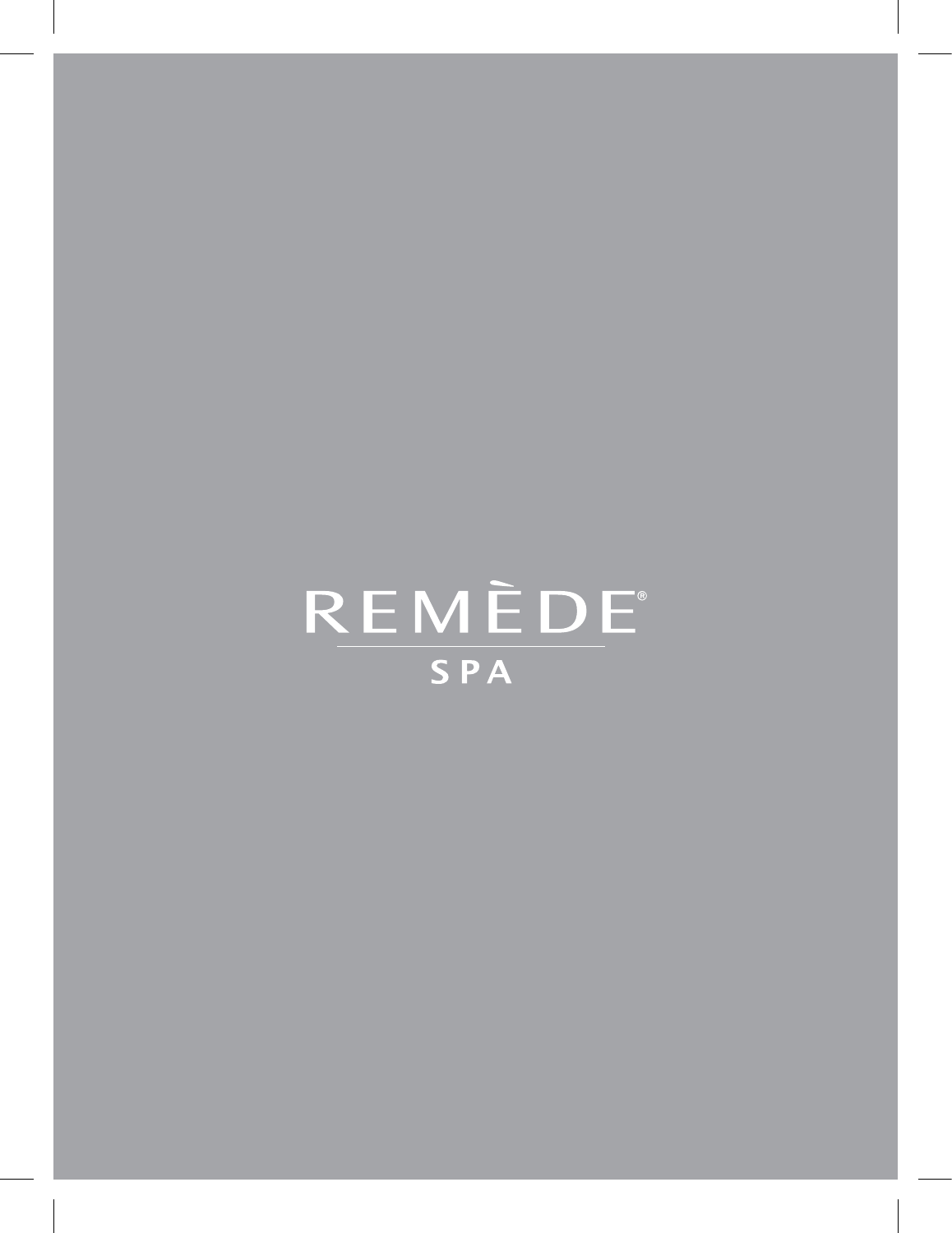# REMÈDE® **SPA**

**I** 



BAL HARBOR BALI DEER VALLEY MEXICO CITY DOHA ABU DHABI ASPEN ATLANTA BAHIA BEACH PUNTA MITA SAN FRANCISCO SINGAPORE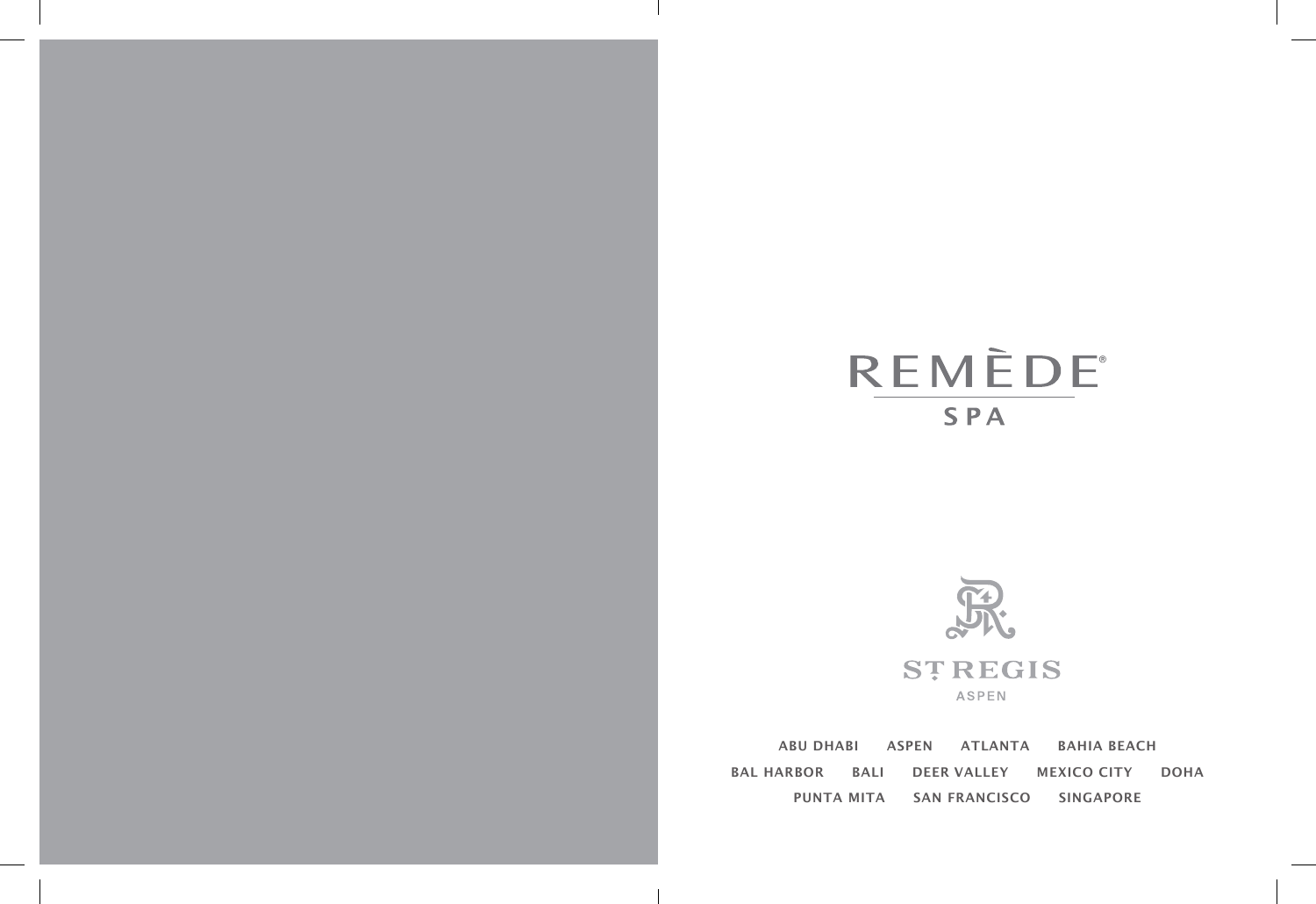

# REMÈDE SPA MENU ASPEN

### R E M È D E S P A

Remède Spa is committed to creating an exceptional experience for each guest. From sparkling wine and luxurious throws to customized treatments, our goal is to surpass all expectations and to help you escape to a sanctuary of indulgence and relaxation. Spa guests enjoy complimentary access to all Remède features including steam caves, cold plunges, hot tubs, a fitness center, oxygen lounge and confluence waterfall pool.

### CUSTOMIZATION

Remède Spa recognizes that each guest, each face, each body is unique. We customize every treatment to meet your individual needs and deliver the benefits you seek. No luxury is spared in our quest to create unparalleled results and experiences.

### SIGNATURE SELECTIONS

For guests who desire locale-inspired experiences, each Remède Spa offers exclusive treatments featuring techniques and ingredients inspired by its region's distinct characteristics and unique traditions.

> 315 E. Dean Street Aspen, CO 81611 970.429.9650 www.stregisaspen.com aspen.spa@stregis.com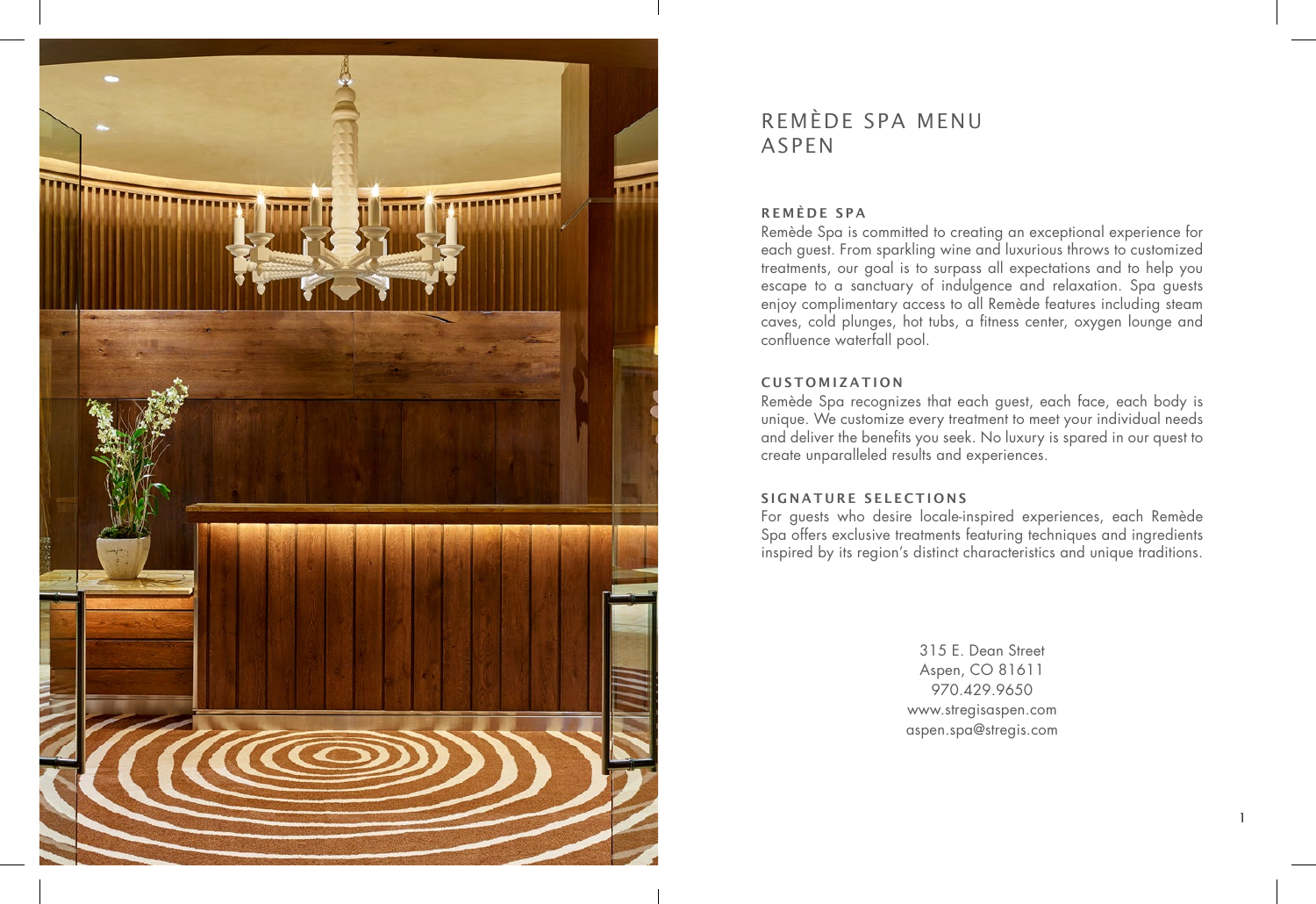# FIVE-STAR SKINCARE

### THE REMÈDE CUSTOMIZED FACIAL

After a one-on-one consultation and skin analysis, your Remède Spa esthetician will design a facial to address your individual needs, from reducing fine lines, recuperating from a long flight, addressing acne-prone skin, to refreshing dehydrated skin. With a focus on anti-aging, the Remède Customized Facial includes thorough cleansing, exfoliation, extractions, face massage, mask, moisturizing and UV protection. Each facial is enhanced with a warm paraffin foot wrap, and décolleté, arm, foot and scalp massage, as well as eye and lip treatments.

| 90 minutes | \$300 |
|------------|-------|
| 60 minutes | \$225 |

### THE REMÈDE GENTI EMEN'S FACIAL

An extension of the Remède Customized Facial, this treatment addresses the specific skincare needs of men, with close attention paid to ingrown hairs and uneven skin tone caused by sun damage, stress and travel. Includes thorough cleansing, exfoliation, extractions, face massage, mask, moisturizing and UV protection, as well as a warm paraffin foot wrap, foot and scalp massage and eye and lip treatments.

| 90 minutes | \$300 |
|------------|-------|
| 60 minutes | \$225 |

# ASPEN SIGNATURE FACIALS

### THE OXYGEN FACIAL

Reveal refined, glowing skin with this quenching experience that provides unparalleled, intense hydration. A unique blend of vitamins, antioxidants, and humectants work to reduce fine lines, and improve firmness. Your esthetician will select a customized serum to clear & calm, lift & tighten or smooth & brighten to focus your results.

| 90 minutes* | \$330 |
|-------------|-------|
| 60 minutes  | \$280 |

\**This treatment is fine-tuned with specialized boosters that enhance results even further.*

### THE ESSENTIAL HYDRAFACIAL

Unveil your most radiant skin with lasting results you can see and feel. Featuring Skinceuticals products, experience deep cleansing, exfoliation, extractions, while simultaneously bathing your newly revealed skin with serums of antioxidants, peptides and hyaluronic acid. Highly effective in addressing all of your individual needs including reducing fine lines, boosting hydration, refining texture, clearing congestion and restoring elasticity. Reveal healthy, beautiful, vibrant skin.

| 60 minutes  | \$315 |
|-------------|-------|
| 90 minutes* | \$465 |

*neck and décolleté collagen masks for enhanced toning and hydration.* 

### FACIAL ENHANCEMENTS

| *Indulge in 90 minutes for additional lymphatic drainage. Also includes<br>neck and décolleté collagen masks for enhanced toning and hydration. |                                      |
|-------------------------------------------------------------------------------------------------------------------------------------------------|--------------------------------------|
| <b>FACIAL ENHANCEMENTS</b><br>Boost your facial with a reparative collagen mask treatment                                                       |                                      |
| Face<br>Décolleté<br>Neck<br>Lip<br>Eyes                                                                                                        | \$50<br>\$45<br>\$30<br>\$30<br>\$25 |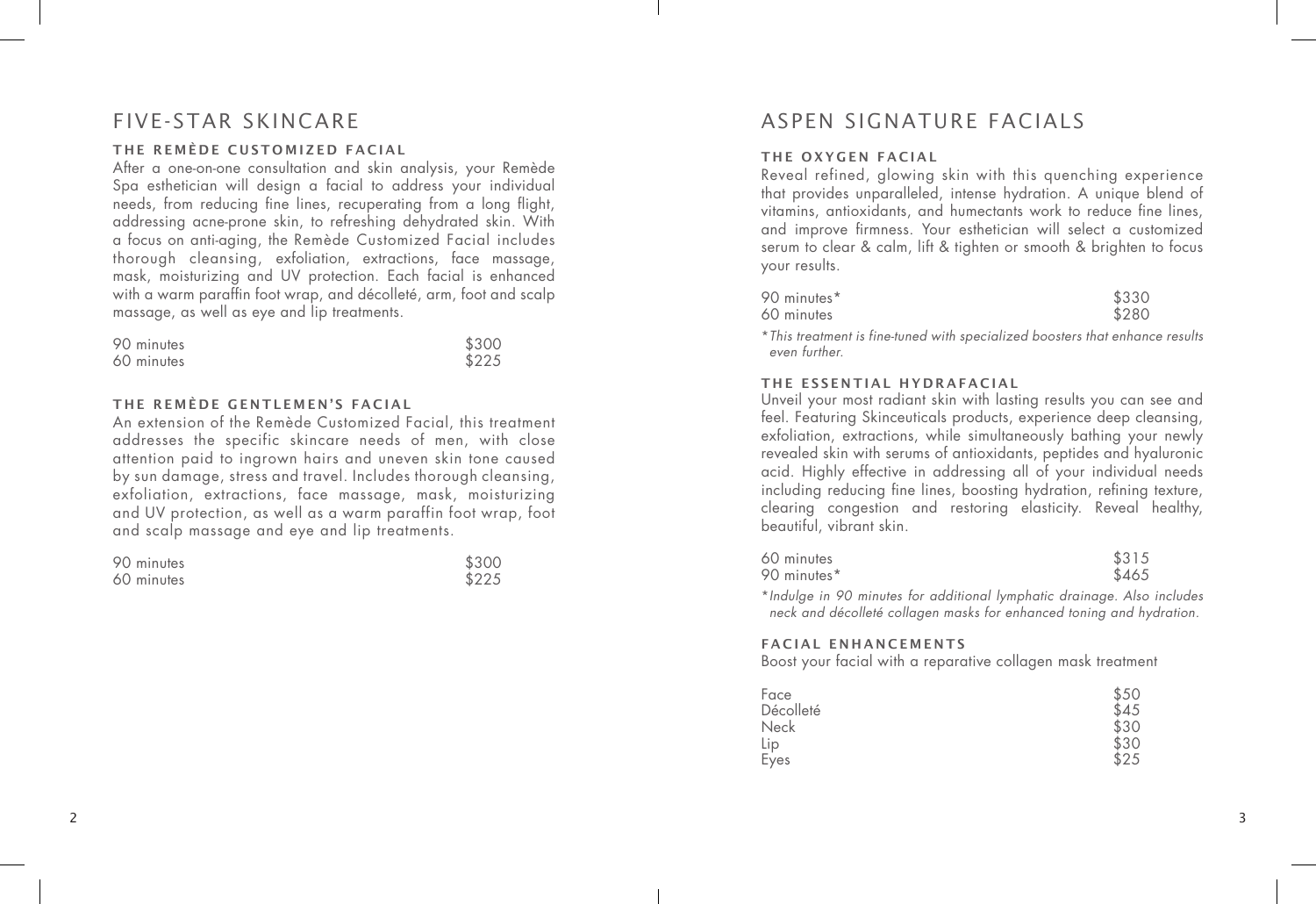# WAXING SERVICES

| <b>FACIAL WAX</b><br>Lip, Ear or Chin<br><b>Brow</b><br>Full Face | \$45<br>\$55<br>\$80 |
|-------------------------------------------------------------------|----------------------|
| <b>BODY WAX</b>                                                   |                      |
| Full Arm                                                          | \$70                 |
| Half Arm                                                          | \$60                 |
| Underarm                                                          | \$50                 |
| Full Leg                                                          | \$130                |
| Half Leg                                                          | \$90                 |
| Brazilian Bikini                                                  | \$145                |
| <b>Basic Bikini</b>                                               | \$80                 |
| Chest or Back                                                     | \$100                |

Amenity access included with reservation of any service \$65 or greater.

# BODY TREATMENTS

### ROCKY MOUNTAIN RITUAL, SIGNATURE TREATMENT

Created to exfoliate, smooth, and hydrate, this full body treatment starts with an invigorating exfoliation and soothing aromatherapy bath. Your body is then enveloped in a warm hydrating cream while you enjoy a foot and scalp treatment. The ritual closes with a soothing lotion application or may be extended to a full targeted massage.

| 105 minutes                     | \$360 |
|---------------------------------|-------|
| Extended to a 60 minute massage | \$425 |
| Extended to a 90 minute massage | \$480 |

#### THE CUSTOMIZED WRAP

An exfoliation prepares the body to be wrapped in tranquility. While cocooned, enjoy an aromatherapy scalp and foot massage. The service concludes with an application of an aromatic blend. Skin feels noticeably softer and optimally moisturized.

90 minutes \$320

#### THE CUSTOMIZED BODY SCRUB

The 60 or 90 minute treatment improves skin texture and appearance with a selection of scrubs that will gently resurface your skin. After exfoliation the body will receive an application of emulsion that leaves skin incredibly soft and luminous.

|  | 60 minute treatment                | \$230 |
|--|------------------------------------|-------|
|  | 90 minute treatment*               | \$315 |
|  | *Includes a full 60 minute massage |       |

#### THE GREAT BATH

Enjoy berries, chocolate and sparkling wine as you relax in an aromatherapy bath. Conclude the service with a 60 minute massage. This service is also available as a couples treatment.

| 90 minutes     | \$385 |
|----------------|-------|
| <b>COUPLES</b> | \$745 |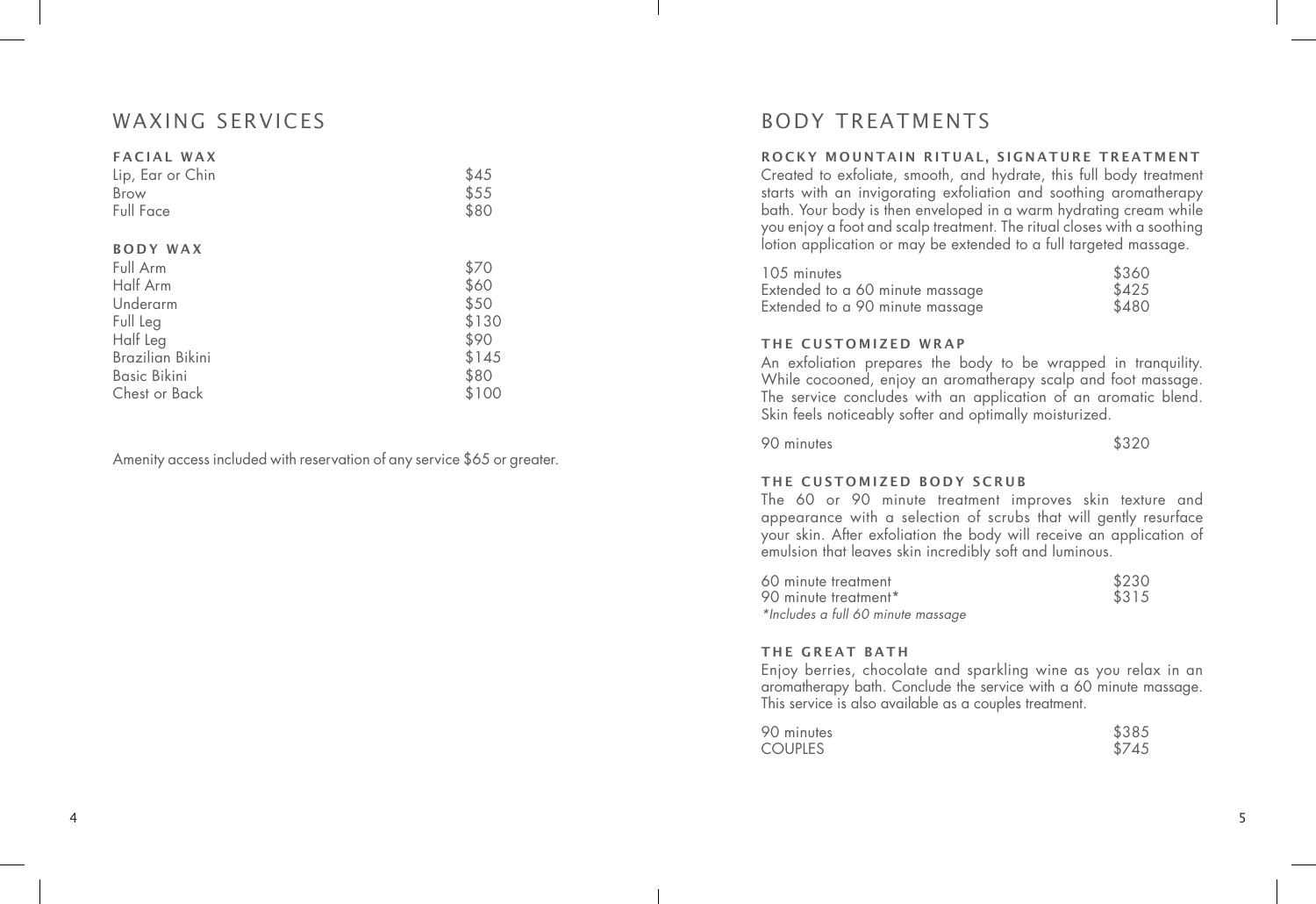# FIVE-STAR MASSAGES

### THE REMÈDE CUSTOMIZED MASSAGE

Whether you seek relief for overexerted muscles, or simply want to let your mind and body escape reality, your massage therapist will customize your treatment using a variety of techniques to achieve ultimate relaxation, rejuvenation and results. Based on your preference, each massage includes a selection of luxurious products including aromatherapy, a warm paraffin foot wrap and a scalp massage with essential oils.

| 120 minutes               | \$425 |
|---------------------------|-------|
| 90 minutes                | \$315 |
| 60 minutes                | \$230 |
| COUPLES 90 minutes        | \$660 |
| COUPLES 60 minutes        | \$490 |
| <b>SPECIALTY MASSAGES</b> |       |

| 90 minutes                                              | \$335 |
|---------------------------------------------------------|-------|
| Prenatal*, Shiatsu, Myofascial Release, Hot Stone, Thai |       |
| 60 minutes                                              | \$250 |
| Prenatal*, Shiatsu, Myofascial Release                  |       |

### CBD HEALING MASSAGE

Elevate your massage with organic, natural and anti-aging CBD lotion. These pure, local Colorado ingredients decrease inflammation, pain and tension; while, allowing you to reach a deeper level of mind and body relaxation.

| 90 minutes | \$365 |
|------------|-------|
| 60 minutes | \$280 |

### ENHANCEMENTS

| 30 minute reflexology      | \$145 |
|----------------------------|-------|
| 30 minute bath service     | \$115 |
| →n II III II II II III III |       |

*\*Prenatal massages are only offered for those in the second or third trimester.*

#### I N - R O O M M A S S A G E

In-room services available at an additional \$150 during business hours, \$250 outside of business hours.

# NAIL SERVICES

### THE REMÈDE MANICURE

A classically indulgent manicure including nail shaping, cuticle care, a warm paraffin mask, relaxing hand massage and expert polish application.

45 minutes \$75

### THE REMÈDE PEDICURE

The ultimate Remède pedicure with a supremely softening treatment also includes buffing, nail shaping, cuticle care, exfoliation, a warm paraffin mask, relaxing massage and expert polish application.

| \$110 |  |  |
|-------|--|--|
|       |  |  |

### MOUNTAINEER EXPRESS MANICURE OR PEDICURE

This manicure or pedicure includes nail shaping, cuticle care, and expert polish application.

|  | 30 minute manicure | \$65 |
|--|--------------------|------|
|  | 30 minute pedicure | \$80 |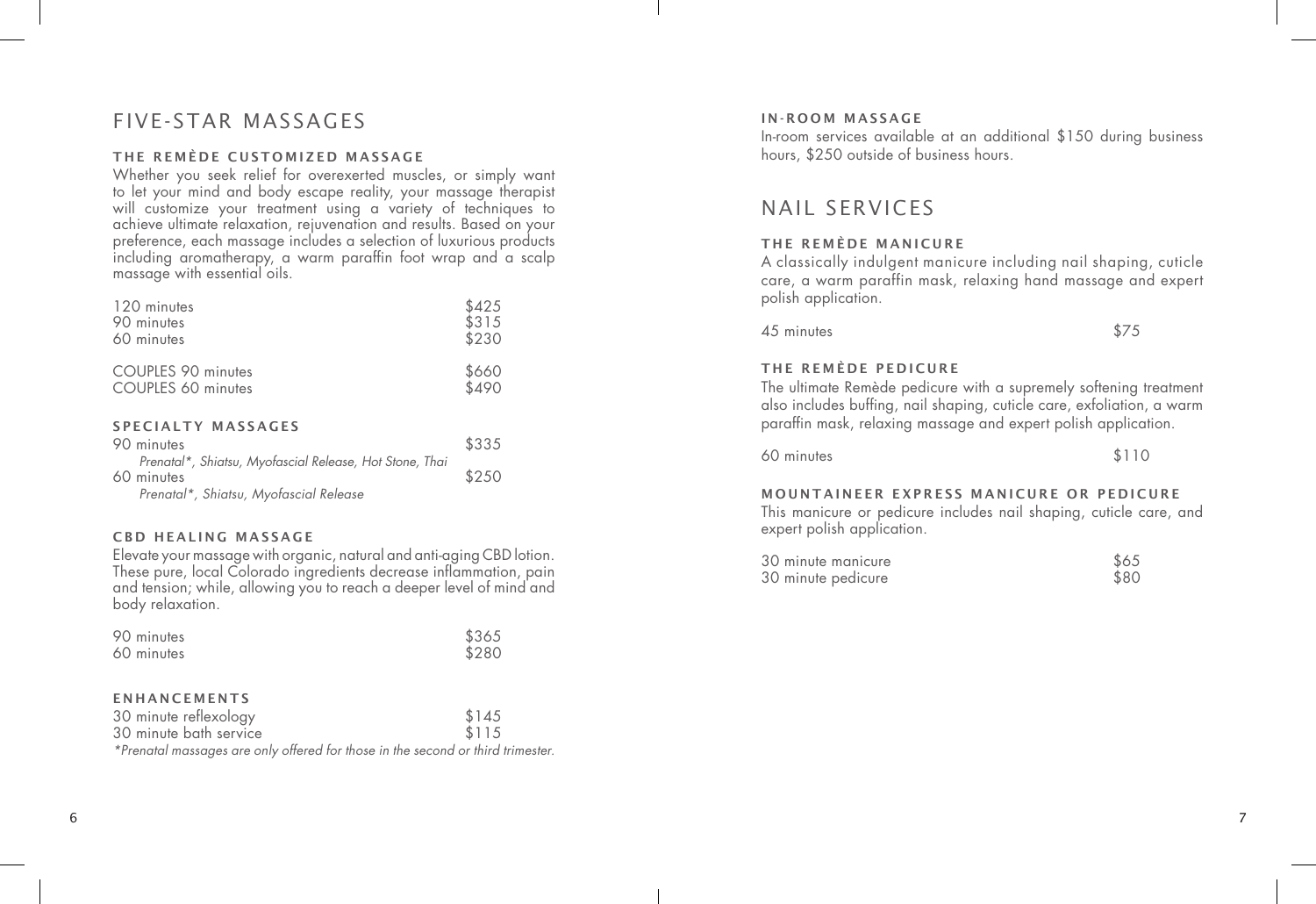#### DINING

The Remède Spa offers a full dining menu through the St. Regis Aspen in-room dining department. A room number or credit card must be provided at the time of order.

### CANCELLATION AND CHANGE POLICY

Should you need to cancel or change a reservation, we require notification 24 hours in advance. Full payment is required should cancellations or changes be received after this time.

### SERVICE CHARGE

For your convenience, a 20% service charge will be added to all Remède Spa treatment prices upon check-out. Should you wish to increase or reduce this amount based on your service satisfaction, please notify a front desk attendant upon check-out. Envelopes are provided at the front desk should you wish to leave a cash gratuity.

### SERVICE OF ALCOHOLIC REVERAGES

To ensure Federal and State requirements are met; Remède Spa Aspen requires that all guests provide valid age identification. Valid age identification is defined as a government issued identification, drivers license and/or passport that contains the bearers date of birth, a photograph and an expiration date. It is unlawful to serve alcohol to anyone under the age of 21 in the state of Colorado.

# GENERAL SPA INFORMATION

#### SPA ADMISSION

Remède Spa access is available to St. Regis Aspen Resort guests for \$75 and \$125 for off property visitors; a 20% service charge will be added for the attendants and spa concierge. This per day fee allows for full access to the spa facilities, including use of lockers. Amenity access is included with reservation of any service \$65 or greater.

The Remède Spa is an adult environment of tranquility and relaxation. Guests must be at least 18 years of age to utilize spa amenities and services. Patrons under the age of 18 are allowed to receive services only while accompanied by an adult; no use of lockers or spa facility.

Remède Spa is a non-smoking and cellular phone free environment.

### ARRIVAL PROCEDURES

We recommend guests arrive at Remède Spa at least 30 minutes prior to your scheduled appointment time so you can enjoy the optimal spa experience. We also recommend showering prior to your service in order to receive maximum treatment benefit.

Remède Spa provides spa wardrobe (robe and slippers) and provides temporary storage for clothing. Due to space limitations, we cannot accommodate large luggage or fitness equipment in the spa. We recommend valuables be left at home or in the guest room safe. Remède Spa is not responsible for any lost or stolen items.

As a courtesy to all guests, should you arrive late for your treatment the service will end on time, regardless of when it began, and the full price of your service will be charged.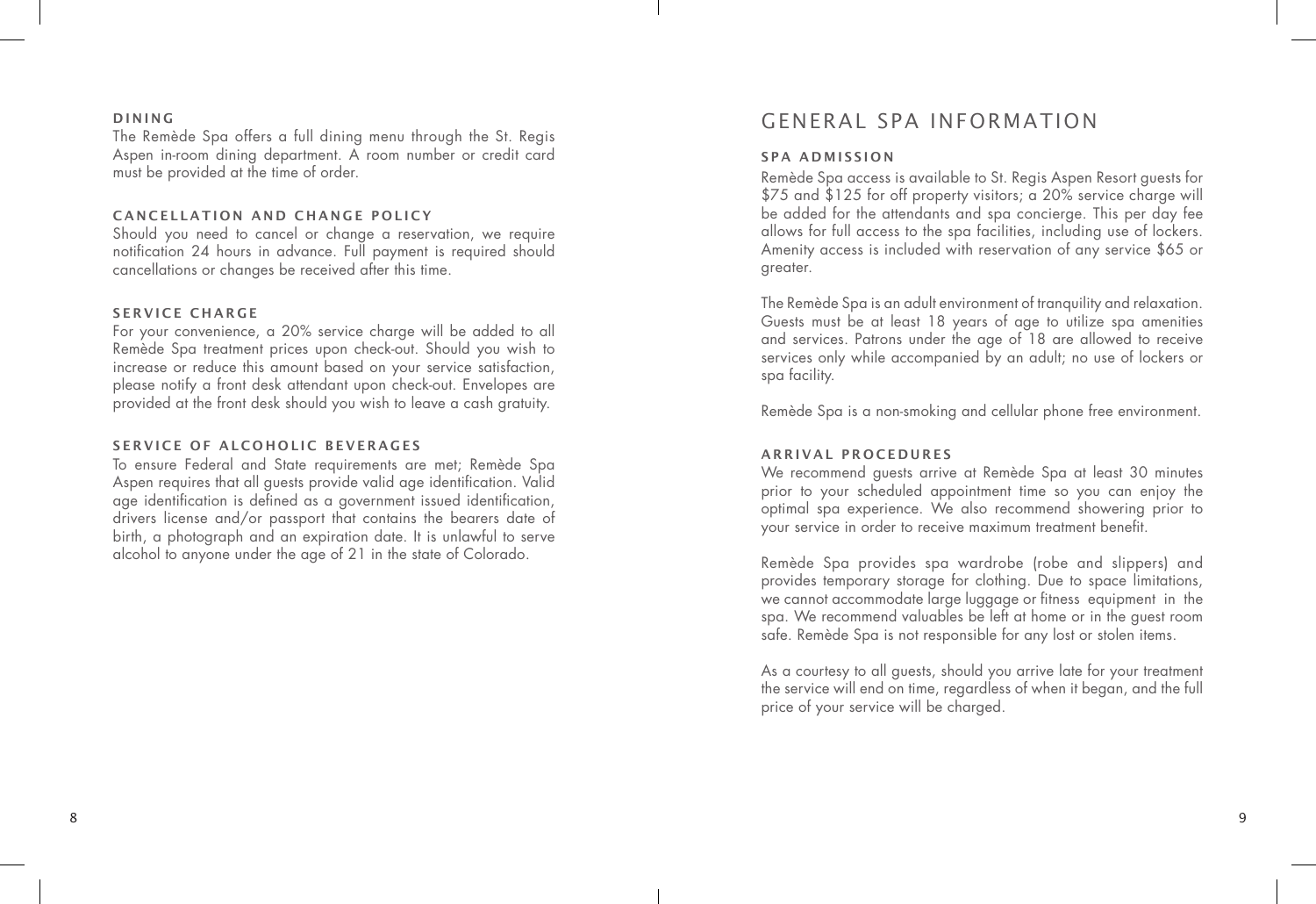